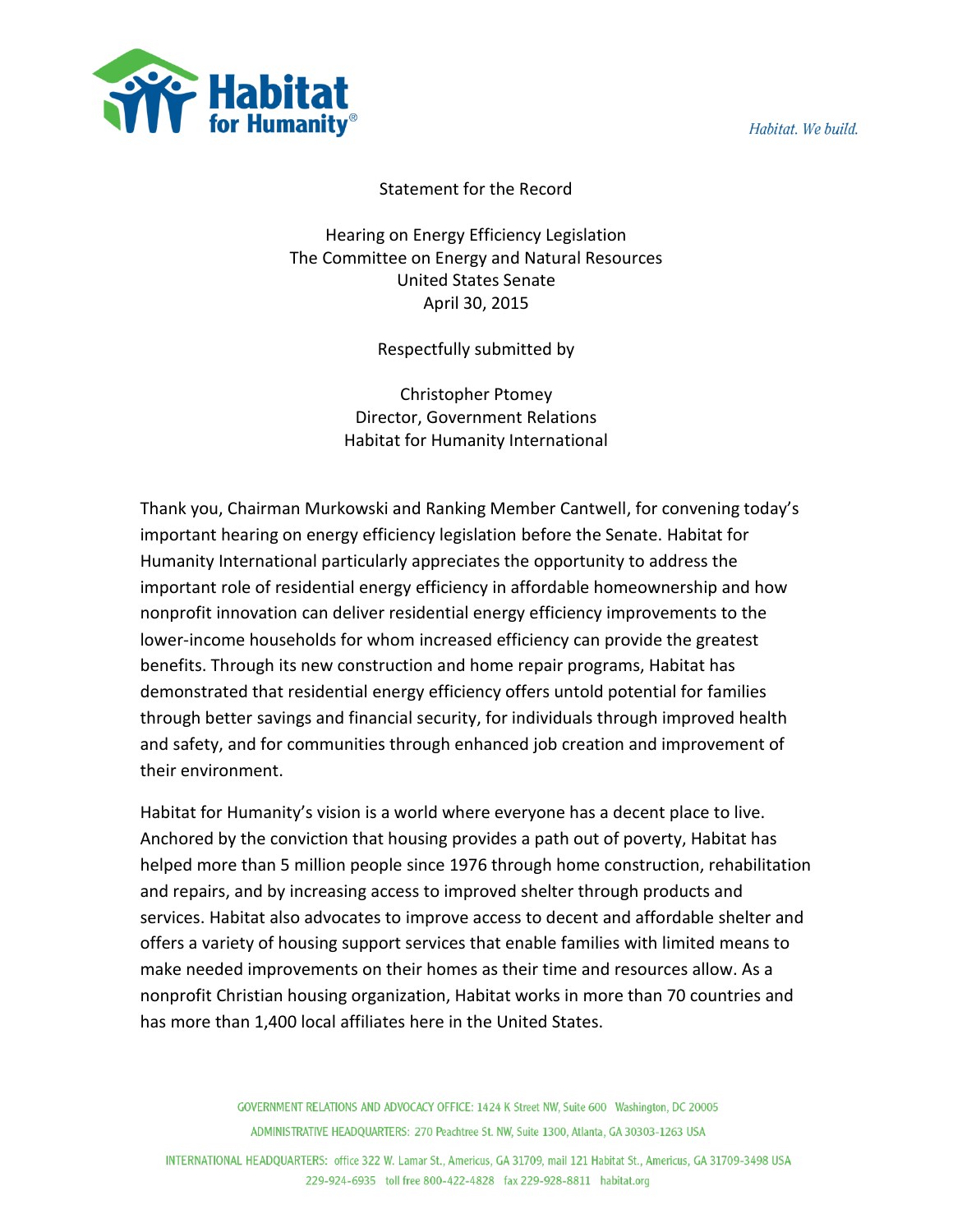

Lower-income households face a significantly greater energy cost burden than middleincome households, spending 14.4% of their total income on energy expenses, as compared to an average of 4% for higher income households. All told, far too many Americans find themselves spending a total of 17 to 50 percent of their paychecks on utility costs, including energy, and are often forced to choose between keeping their lights on and homes heated or cooled with the seasons or purchasing medicine, food, and other basic necessities.

High energy costs can be a particularly difficult challenge for older Americans who live on fixed incomes and cannot afford to live in newer, more energy-efficient homes. Many in this population reside in older homes that lack adequate insulation and have antiquated appliances and heating and cooling systems that are both ineffective and expensive to operate.

As outlined in Habitat's 2015 Shelter Report, *Less is more: Transforming low-income communities through energy efficiency,* there are steps that the government and the private sector can take both individually and in partnership to improve lower-income communities' access to the benefits of energy efficiency*.* Energy efficiency retrofit interventions (e.g., adding insulation, tightening the building envelope, replacing inefficient HVAC systems) present an important – and cost-efficient – opportunity to leverage 21st century technologies and testing protocols to deliver permanent energy savings to existing homes. Such interventions would enable lower-income households, including those in older homes, to share in the energy efficiency benefits broadly enjoyed by higher-income households living in newer homes. A well-built, well-sealed and well-insulated home saves money on energy bills and lowers maintenance costs. In addition, an energy efficient home protects occupants' health by promoting indoor air quality. The 2015 Shelter Report is available online at http://bit.ly/HFHSR2015.

## **The Connection between Residential Energy Efficiency and Successful Homeownership**

A home is not affordable if it is not energy efficient, healthy and durable throughout its life cycle. Habitat affiliates across the country have seen how energy efficiency upgrades reduce the risk of mortgage default not only by decreasing energy costs but by significantly reducing medical and maintenance expenses as well. As a result, the majority of Habitat's more than 1,400 U.S. affiliates build homes using top notch energy

> GOVERNMENT RELATIONS AND ADVOCACY OFFICE: 1424 K Street NW, Suite 600 Washington, DC 20005 ADMINISTRATIVE HEADQUARTERS: 270 Peachtree St. NW, Suite 1300, Atlanta, GA 30303-1263 USA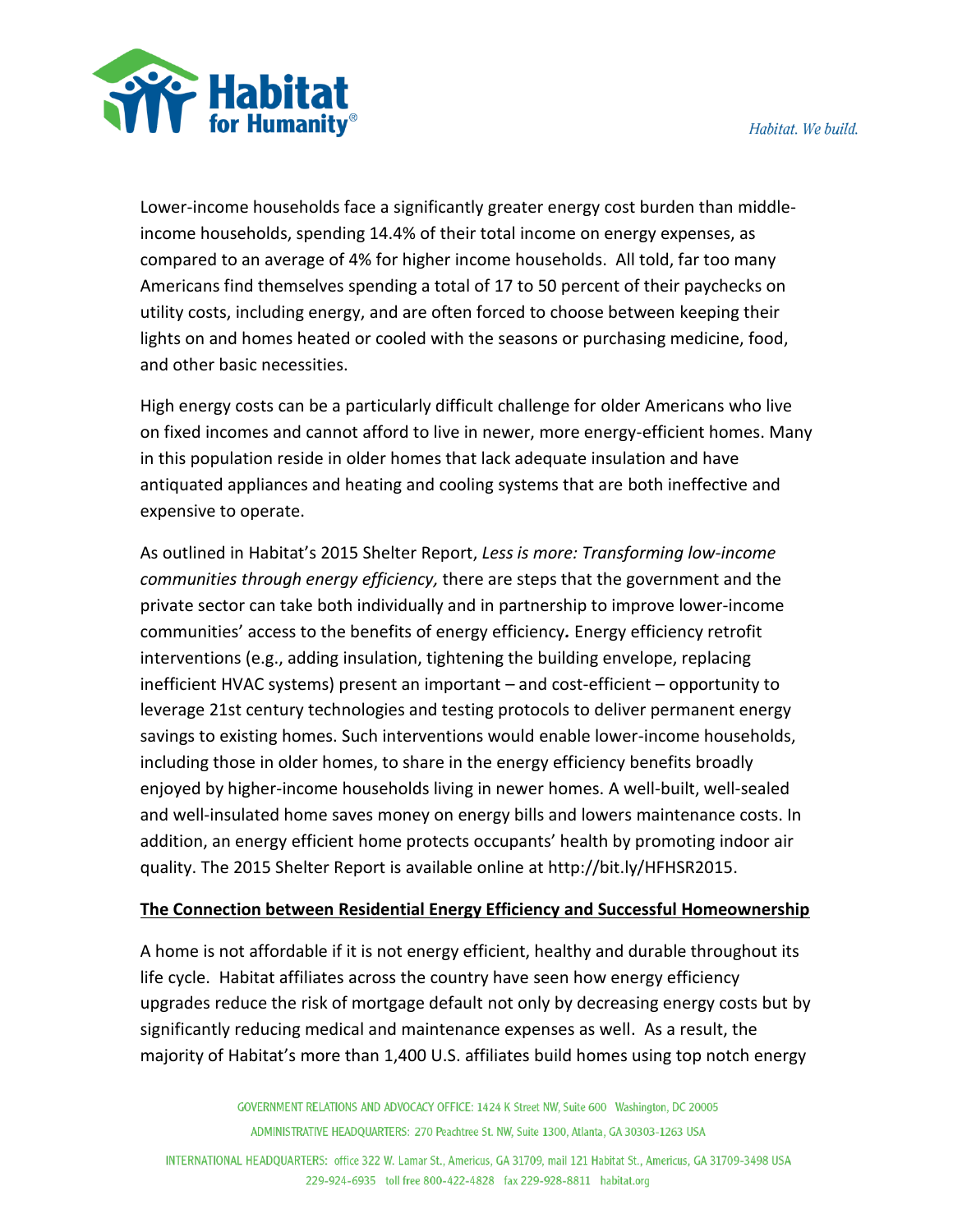

efficient building products and practices and are leading the way in delivering residential energy efficiency in underserved single-family housing markets across the country. While Habitat is typically known for new construction, typically built to ENERGY STAR standards or more demanding efficiency guidelines, Habitat has expanded its model over the last 3 years to scale up the rehabilitation and repair of existing homes that are older, abandoned or foreclosed. Energy retrofits constitute a significant portion of these rehabilitation efforts.

Since 2011, Habitat has weatherized 900 homes nationwide and thirty-six Habitat affiliates in twenty-five states are currently weatherizing existing homes to improve their energy efficiency, and more are in the process of building the skillsets and systems required to undertake this important work. For example, in 2012, Habitat for Humanity Huron Valley in Ann Arbor, Michigan launched a critical repair and weatherization project through its neighborhood revitalization initiative to help families improve their homes and lower costs to help avoid foreclosure. Pre and post-project energy audits demonstrated that Habitat Huron Valley's twenty weatherization projects reduced airinfiltration by 25-50 percent and allowed each family to live more comfortably in their homes, save money on their utilities, and reduce their carbon footprints – wins for the family, the Habitat affiliate, and the community as a whole.

## **Expanding Efficiency Across the Country through the Weatherization Enhancement, and Local Energy Efficiency Investment and Accountability Act (S.703)**

In order to strengthen and extend the local delivery of weatherization services to lowerincome households, Habitat strongly supports the Weatherization Enhancement, and Local Energy Efficiency Investment and Accountability Act (S.703). This bill, sponsored by Senators Collins, Coons, Reed and Shaheen will reauthorize the State Energy Program (SEP) and the Weatherization Assistance Program (WAP) for another five years and enhance the impact of these programs by creating a new competitive, leveraged grant program for non-profits like Habitat for Humanity with established experience in energy efficiency projects.

WAP and SEP have long track records of success in meeting the energy efficiency needs of lower-income Americans. WAP assists lower-income families who lack the resources to make their homes safer, healthier, and more energy efficient. Since 1976, WAP has

> GOVERNMENT RELATIONS AND ADVOCACY OFFICE: 1424 K Street NW, Suite 600 Washington, DC 20005 ADMINISTRATIVE HEADQUARTERS: 270 Peachtree St. NW, Suite 1300, Atlanta, GA 30303-1263 USA